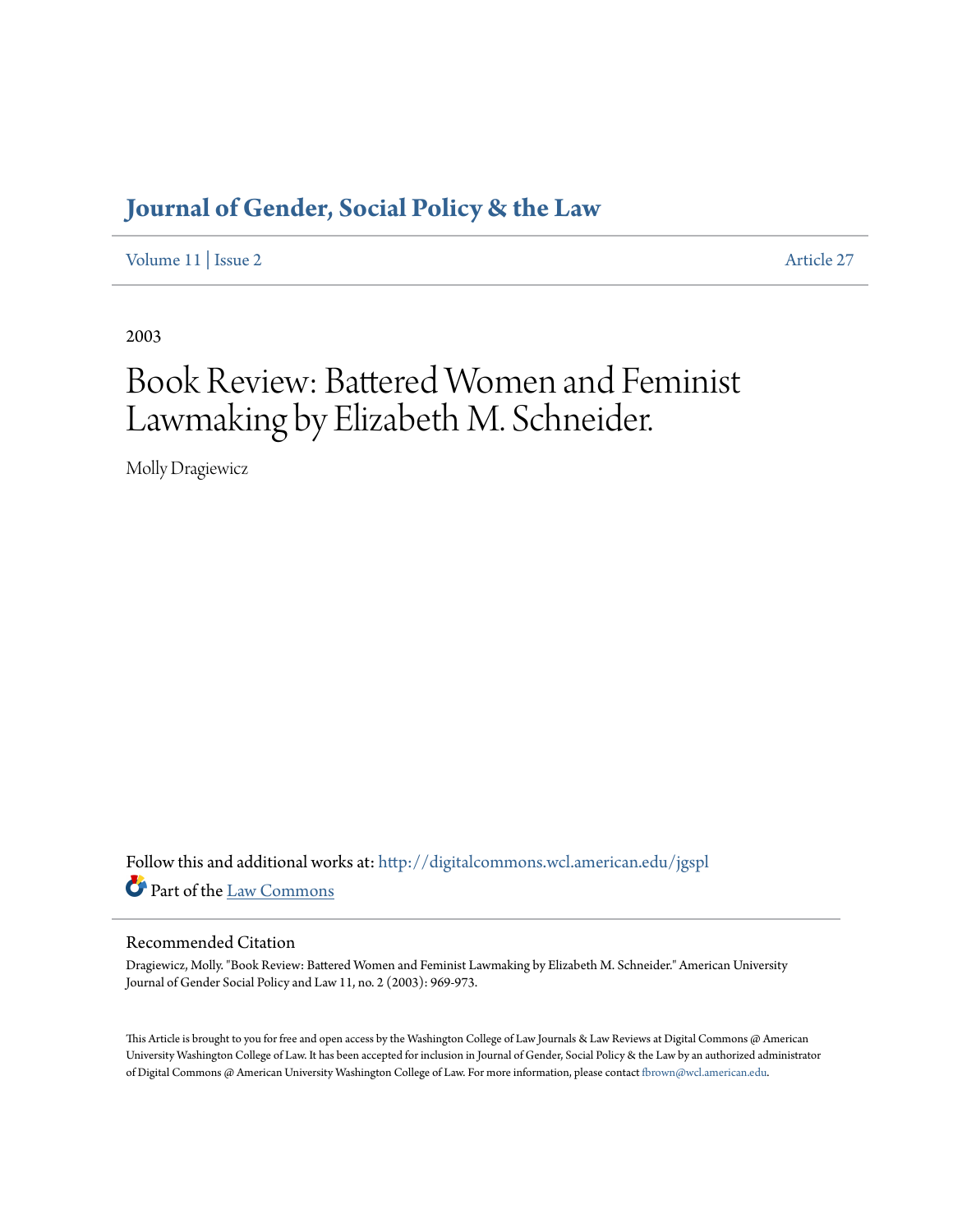# BOOK REVIEW

### BATTERED WOMEN AND FEMINIST **LAWMAKING**

# BY ELIZABETH M. SCHNEIDER

### Molly Dragiewicz\*

Law Professor Elizabeth M. Schneider's, *Battered Women and Feminist*  $\emph{Lawmaking,}^1$  provides an insightful, historical account of the development of legal responses to domestic violence in the United States. Like other histories of family violence, Schneider's book records the transition from the earliest American laws limiting " chastisement" of women by male family members to the re-framing of "domestic violence" or "woman battering" as a crime. Schneider's account focuses on an area of current attention and concern: domestic violence as a human rights issue. An inventive integration of feminist theory, legal history, social history and contemporary legal practice sets this book apart from earlier histories of domestic violence. Schneider's exploration of contemporary legal responses to domestic violence summarizes the concerns over naming domestic violence; describes the need to challenge victimization/agency dichotomies in theory and in practice; and discusses the implications of patriarchal legal notions of domestic privacy. The book is divided into four sections. Part One establishes the historical and theoretical context for domestic violence as a social and legal problem. Part Two explicates key theoretical concerns for feminist lawmaking on battering. Part Three uses case studies to reveal the complexity of

969

1

<sup>\*</sup> Adjunct Professor, Women's Studies, George Mason University; PhD Candidate, Cultural Studies, *George Mason University*. I also serve on the advisory board of the<br>Communities Against Violence Network ("CAVNET").

<sup>1.</sup> Elizabeth M. Schneider, Battered Women and Feminist Lawmaking (2000).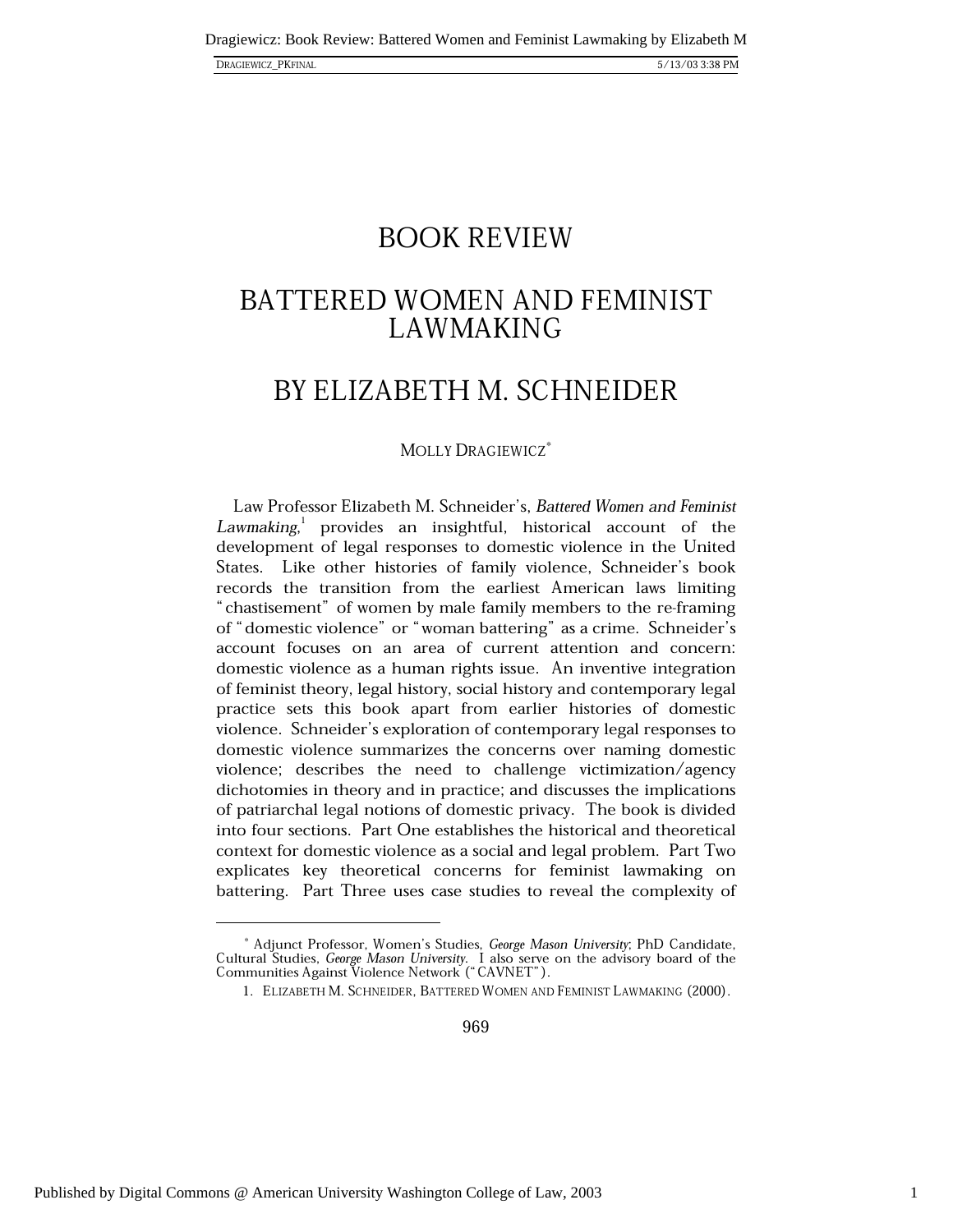#### 970 JOURNAL OF GENDER, SOCIAL POLICY & THE LAW [Vol. 11:2]

attempts to implement feminist lawmaking in the courtroom. Finally, part Four explores the risks and potential benefits of feminist engagement with the state. Battered Women and Feminist Lawmaking also provides a framework for thinking and teaching about battering through legal education and practice.

The book opens with a section on Domestic Violence as a Social and Legal Problem, which documents the social construction of domestic violence as a widely acknowledged problem. Schneider shows how contemporary legal work on domestic violence comprises the implications of court decisions that, on first glance, appear to be far afield from domestic violence. For example, the Supreme Court decision in Planned Parenthood v. Casey recognizes the possibility that domestic violence could have an impact upon a woman's decision to have an abortion without her partner's consent.<sup>3</sup> Battered Women and Feminist Lawmaking also addresses the importance of legislation that explicitly targets domestic violence, such as the Violence Against Women Act ("VAWA").<sup>4</sup> In this first section, Schneider positions feminist legal work on "gender violence" in the context of more general feminist theorizations of heterosexual domestic violence as political and linked to patriarchy. Drawing heavily on Linda Gordon,<sup>5</sup> Elizabeth Pleck<sup>6</sup> and Reva Siegel's<sup>'</sup> histories of family violence, Schneider frames the development of legal responses to domestic violence as a dialectical process. Through this process, political and cultural changes help to engender legal reform, and legal reform has real, if limited and conditional, potential to change attitudes about women and violence on the cultural and political Schneider credits feminist theory with informing legal levels. discourses on violence against women, and elaborates the perils and possibilities of legal responses to the problem. She also identifies feminist efforts to frame domestic violence as a civil rights and

<sup>2. 506</sup> U.S. 833 (1992) (holding the husband notification provision of the Pennsylvania Abortion Control Act of 1982 unconstitutional because it placed substantial obstacles in the path of a woman seeking an abortion before the fetus was viable).

<sup>3.</sup> See SCHNEIDER, supra note 1, at 3-4.

<sup>4.</sup> See Title I of the Professional Responsibility and Work Opportunity Reconciliation Act of 1996, Pub. L. No. 104-193, 110 Stat. 2105 (1996) (codified as amended at 42 U.S.C.).

<sup>5.</sup> See LINDA GORDON, HEROES OF THEIR OWN LIVES: THE POLITICS AND HISTORY OF FAMILY VIOLENCE (1988).

<sup>6.</sup> See ELIZABETH PLECK, DOMESTIC TYRANNY: THE MAKING OF SOCIAL POLICY AGAINST FAMILY VIOLENCE FROM COLONIAL TIMES TO THE PRESENT (1987).

<sup>7.</sup> See Reva B. Siegel, The Rule of Love: Wife Beating as Prerogative and Privacy, 105 YALE L.J. 2117 (1996).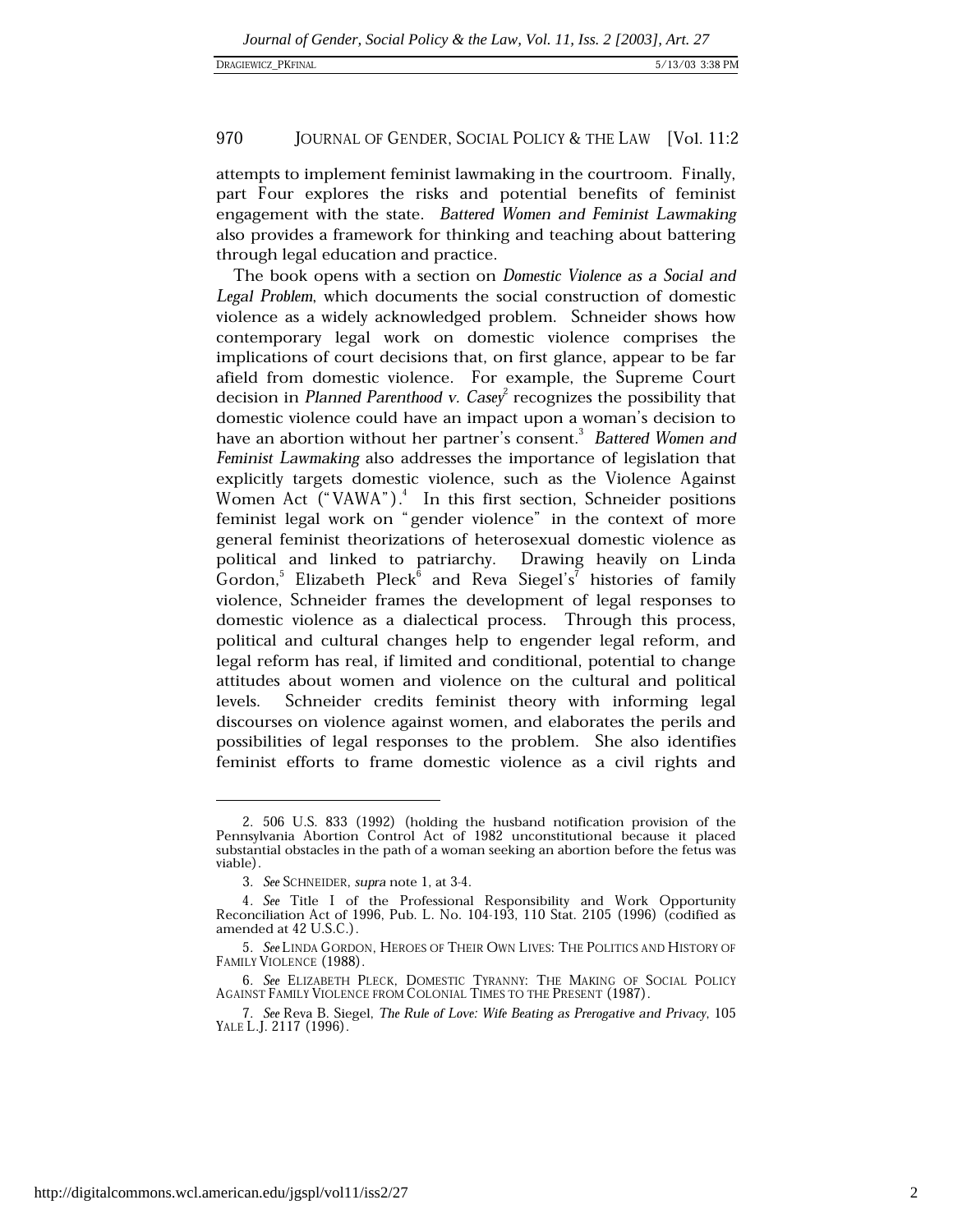| DRAGIEWICZ_PKFINAL | 5/13/03 3:38 PM |
|--------------------|-----------------|
|                    |                 |

#### 2003] REVIEW: BATTERED WOMEN AND FEMINIST LAWMAKING 971

human rights issue in connection with broader feminist legal work on such rights.

In Part Two, *Theoretical Dimensions of Feminist Lawmaking on* Battering, Schneider describes some of the fundamental theoretical concerns that impact feminist legal responses to domestic violence. Here, she describes the issues pertaining to the naming and definition of domestic violence. Schneider discusses the need to overcome the binary opposition that defines women in general, and female survivors of violence in particular, as either victims or agents. Such a dichotomy, she argues, is inadequate because common responses to battering include both activity and passivity. Women use whatever tactics they think will allow them to survive the violence.

Part Two is notable for its account of feminist legal critiques of "reason" and the problems battered women face in court on domestic violence cases.<sup>8</sup> Schneider explains the benefits and drawbacks of using expert testimony on domestic violence in court by demonstrating how male-centered norms for reasonableness have made it difficult for women's accounts of domestic violence to be intelligible in the courtroom. In this section, Schneider also considers the implications of legal discourses about "privacy," and explains how popular ideas about privacy have helped to shape state responses to battering in counterproductive ways.

Part Three, *Implementing Feminist Lawmaking*, uses the issues of battered women who kill, along with motherhood and battering to illustrate the difficulties involved in translating legal changes into strategies that work for battered women in the courtroom. These case studies reveal the need for attention to the implications of lawmaking and legal argumentation on both the particular and general levels. In other words, feminist responses to domestic violence must work "on the ground," as well as in "grand theory," in order to ensure that instrumental tactics used today don't harm other women's chances of being heard in court and getting a fair trial in the future.<sup>10</sup> The chapter *Motherhood and Battering* is especially useful, given the number of battered women who report that their abusers use the custody process to punish women for leaving or for reporting abuse, and mounting evidence that domestic violence is not being adequately considered in child custody decisions.<sup>11</sup>

-

<sup>8.</sup> See SCHNEIDER, supra note 1, at 79-83.

<sup>9.</sup> See id. at 87.

<sup>10.</sup> See id. at 101-04.

<sup>11.</sup> See LUNDY BANDCROFT ET AL., WELLESLEY CTRS. FOR WOMEN/BATTERED Mothers' Testimony Project, Battered Mothers Speak Out: A Human Rights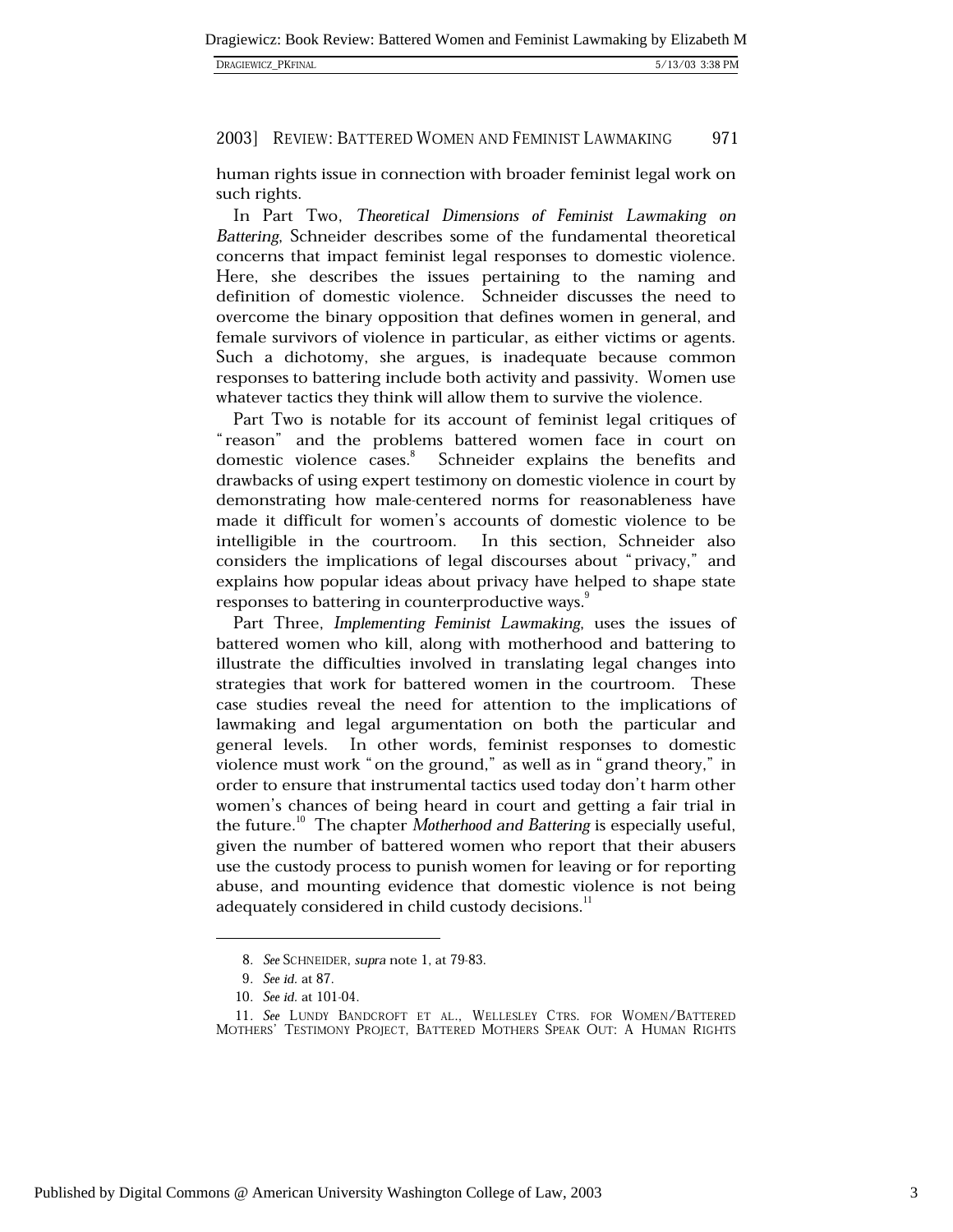#### 972 JOURNAL OF GENDER, SOCIAL POLICY & THE LAW [Vol. 11:2

In Part Four, *Aspirations, Limits and Possibilities*, Schneider discusses feminist concerns about engaging with the state in order to address domestic violence, as well as the radical possibilities posed by the Civil Rights Remedy of the Violence Against Women Act.<sup>12</sup> As Schneider argues, civil rights remedies are important because they explicitly link gender and violence. The recognition of violence as gendered is significant because one of the major feminist concerns about state responses to domestic violence is that they tend to leave gender out, resulting in a distorted response to the problem. The institutionalization of civil rights approaches to domestic violence may have the potential to shape domestic violence discourse and policy in fundamentally important ways by securing the place of gender as a salient category in analyses of domestic violence. Unfortunately, the federal Civil Rights Remedy for VAWA has been struck down since Schneider's book went to press.<sup>13</sup> However, her arguments are still useful since states are free to enact their own civil rights options.<sup>14</sup> In addition to state legislation, new bills to reinstate a Civil Rights remedy have been introduced at the federal level.<sup>15</sup>

In Part Four, Schneider advances efforts to integrate domestic violence into legal education,  $16$  arguing that domestic violence is potentially relevant to almost any lawsuit. Incorporating feminist pedagogical theories, Schneider describes a complex of educational approaches to integrating domestic violence into law school curricula including: in-course content, "bridge" courses intended to link domestic violence to first-year courses that don't explicitly address it,

1

Report on Domestic Violence and Child Custody in Massachusetts Courts (2002), available at http://www.wcwonline.org/pdf/batteredreport.pdf; see also RACHEL ALLEN ET AL., CAL. NAT'L ORG. FOR WOMEN, FAMILY COURT REPORT 2002 (2002), available at http://www.canow.org/fam\_report.pdf; Small Injustice: Little Justice in America's Family Court (Garland Waller ed., Intermedia 2002).

<sup>12.</sup> See SCHNEIDER, supra note 1, at 181-84.

<sup>13.</sup> See United States v. Morrison, 529 U.S. 598 (2000) (holding that in enacting VAWA's Civil Rights Remedy, Congress exceeded its constitutional authority under the Commerce Clause because the statute did not involve economic activity or interstate commerce).

<sup>14.</sup> The first state civil rights legislation was established in New York City, New York, in 2000, in order to continue the civil rights option after the United States Supreme Court vacated the federal civil rights remedy. See N.Y.C. ADMIN. CODE tit. 8, ch. 9, §§ 901-907 (2000), available at http://www.council.nyc.ny.us/pdf\_files/bills/ int0752-2000.htm.

<sup>15.</sup> See, e.g., Violence Against Women Civil Rights Restoration Act of 2003, H.R. 394, 108th Cong. (2003).

<sup>16.</sup> See, e.g., DEBORAH GOELMAN & ROBERTA L. VALENTE, ABA COMM. ON DOMESTIC Violence, When Will They Ever Learn? Educating to End Domestic Violence: A LAW SCHOOL REPORT (1997) (indicating how domestic violence is presented in law school classrooms and making recommendations for the future in order to better serve the needs of victims).